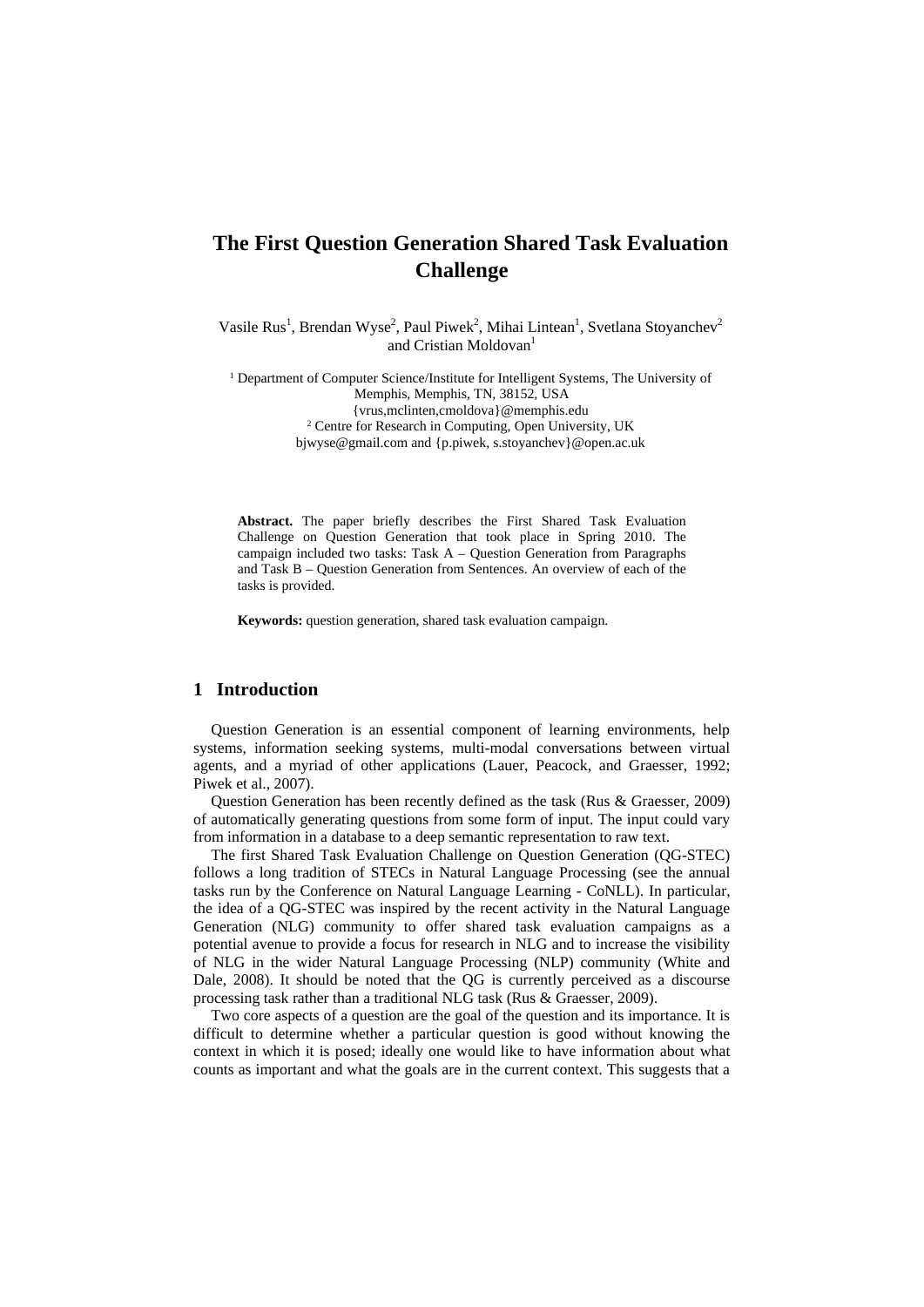STEC on QG should be tied to a particular application, e.g. tutoring systems. However, an application-specific STEC would limit the pool of potential participants to those interested in the target application. Therefore, the challenge was to find a framework in which the goal and importance are intrinsic to the source of questions and less tied to a particular context/application. One possibility was to have the general goal of asking questions about salient items in a source of information, e.g. core ideas in a paragraph of text. Our tasks have been defined with this concept in mind. Adopting the basic principle of application-independence has the advantage of escaping the problem of a limited pool of participants (to those interested in a particular application had that application been chosen as the target for a QG STEC).

Another decision aimed at attracting as many participants as possible and promoting a more fair comparison environment was the input for the QG tasks. Adopting a specific representation for the input would have favored some participants already familiar with such a representation. Therefore, we have adopted as a second guiding principle for the first QG-STEC tasks: no representational commitment. That is, we wanted to have as generic an input as possible. The input to both task A and B in the first QG STEC is raw text.

The First Workshop on Question Generation [\(www.questiongeneration.org](http://www.questiongeneration.org/)) has identified four categories of QG tasks (Rus & Graesser, 2009): Text-to-Question, Tutorial Dialogue, Assessment, and Query-to-Question. The two tasks in the first QG STEC are part of the Text-to-Question category or part of the Text-to-text Natural Language Generation task categories (Dale & White, 2007). It is important to say that the two tasks offered in the first QG STEC were selected among 5 candidate tasks by the members of the QG community. A preference poll was conducted and the most preferred tasks, Question Generation from Paragraphs (Task A) and Question Generation from Sentences (Task B), were chosen to be offered in the first QG STEC. The other three candidate tasks were: Ranking Automatically Generated Questions (Michael Heilman and Noah Smith), Concept Identification and Ordering (Rodney Nielsen and Lee Becker), and Question Type Identification (Vasile Rus and Arthur Graesser).

There is overlap between Task A and B. This was intentional with the aim of encouraging people preferring one task to participate in the other. The overlap consists of the specific questions in Task A which are more or less similar with the type of questions targeted by Task B.

Overall, we had 1 submission for Task A and 4 submissions for Task B. We also had an additional submission on development data for Task A.

# **2 TASK A: Question Generation from Paragraphs**

### **1.1 Task Definition**

The Question Generation from Paragraphs (QGP) task challenges participants to generate a list of 6 questions from a given input paragraph. The six questions should be at three scope levels: 1 x broad (entire input paragraph), 2 x medium (multiple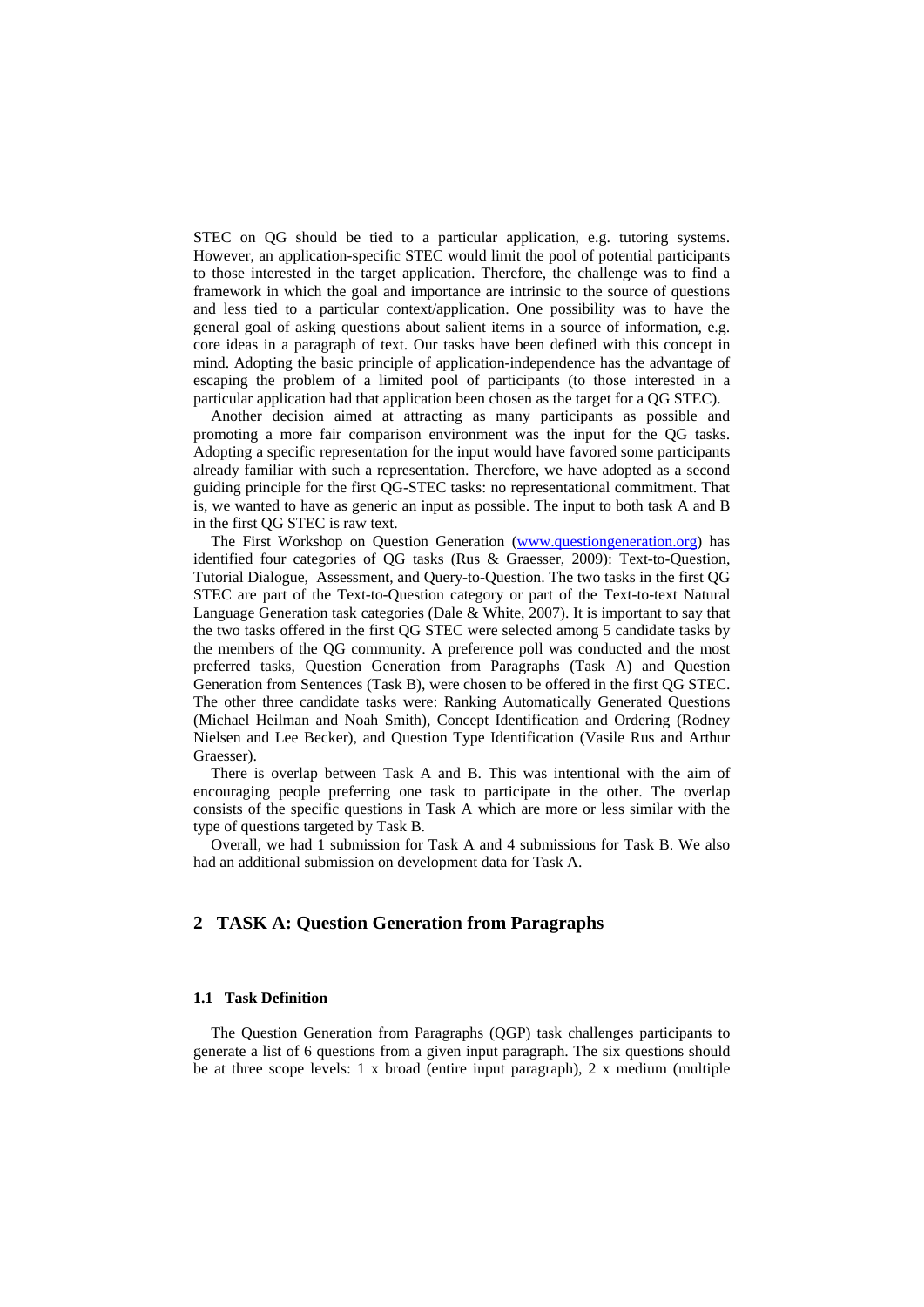sentences), and 3 x specific (sentence or less). The scope is defined by the portion of the paragraph that answers the question.

The Question Generation from Paragraphs (QGP) task has been defined such that it is *application-independent*. *Application-independent* means questions will be judged based on content analysis of the input paragraph; questions whose answers span more input text are ranked higher.

We show next an example paragraph together with six interesting, applicationindependent questions that could be generated. We will use the paragraph and questions to describe the judging criteria.

Table 1. Example of input paragraph (from [http://en.wikipedia.org/wiki/Abraham\\_lincoln](http://en.wikipedia.org/wiki/Abraham_lincoln)).

### Input Paragraph

*Abraham Lincoln (February 12, 1809 – April 15, 1865), the 16th President of the United States, successfully led his country through its greatest internal crisis, the American Civil War, preserving the Union and ending slavery. As an outspoken opponent of the expansion of slavery in the United States, Lincoln won the Republican Party nomination in 1860 and was elected president later that year. His tenure in office was occupied primarily with the defeat of the secessionist Confederate States of America in the American Civil War. He introduced measures that resulted in the abolition of slavery, issuing his Emancipation Proclamation in 1863 and promoting the passage of the Thirteenth Amendment to the Constitution. As the civil war was drawing to a close, Lincoln became the first American president to be assassinated.*

**Table 2.** Examples of questions and scores for the paragraph in Table 1.

| <b>Ouestions</b>                                     | Scope           |
|------------------------------------------------------|-----------------|
| Who is Abraham Lincoln?                              | General         |
|                                                      |                 |
| What major measures did President Lincoln introduce? | Medium          |
|                                                      |                 |
| How did President Lincoln die?                       | Medium          |
|                                                      |                 |
| When was Abraham Lincoln elected president?          | <i>Specific</i> |
|                                                      |                 |
| When was President Lincoln assassinated?             | <i>Specific</i> |
|                                                      |                 |
| What party did Abraham Lincoln belong to?            | <i>Specific</i> |
|                                                      |                 |

A set of five scores, one for each criterion (specificity, syntax, semantics, question type correctness, diversity), and a composite score will be assigned to each question.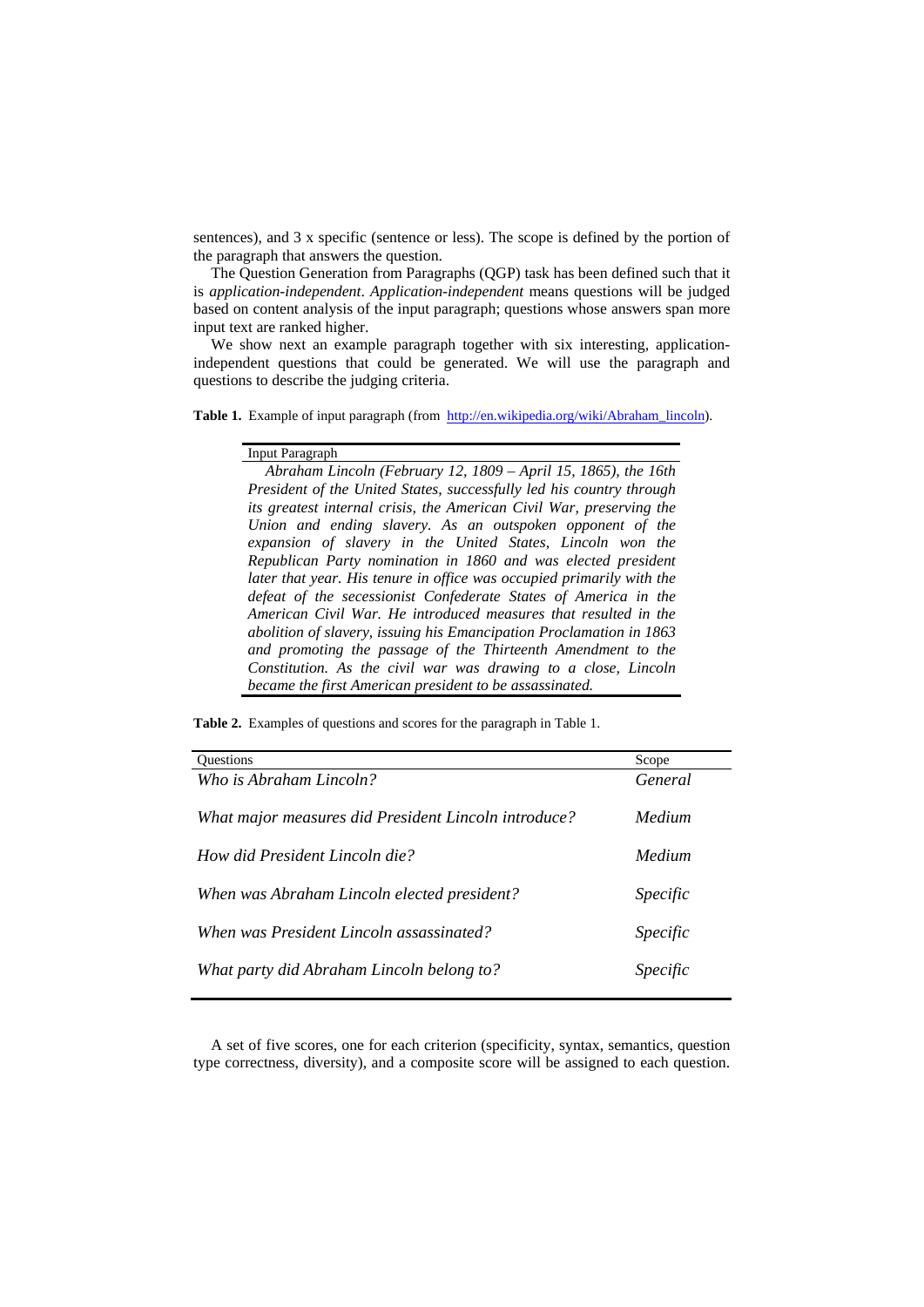Each question at each position will be assigned a composite score ranging from 1 (first/top ranked, best) to 4 (worst rank), 1 meaning the question is at the right level of specificity given its rank (e.g. the broadest question that the whole paragraph answers will get a score of 1 if in the first position) and also it is syntactically and semantically correct as well as unique/diverse from other generated questions in the set.

Ranking of questions based on scope assures a maximum score for the six questions of 1, 2, 2, 3, 3 and 3, respectively. A top-rank score of 1 is assigned to a broad scope question that is also syntactically and semantically correct or acceptable, i.e. if it is semantically ineligible then a decision about its scope cannot be made and thus a worst-rank score of 4 is assigned. A maximum score of 2 is assigned to medium-scope questions while a maximum score of 3 is assigned to specific questions. The best configuration of scores (1, 2, 2, 3, 3, 3) would only be possible for paragraphs that could trigger the required number of questions at each scope level, which may not always be the case.

## **1.3 Data Sources and Annotation**

The primary source of input paragraphs were: Wikipedia, OpenLearn, Yahoo!Answers. We collected 20 paragraphs from each of these three sources. We collected both a development data set (65 paragraphs) and a test data set (60 paragraphs). For the development data set we manually generated and scored 6 questions per paragraph for a total of  $6 \times 65 = 390$  questions.

Paragraphs were selected such that they are self-contained (no need for previous context to be interpreted, e.g. will have no unresolved pronouns) and contain around 5-7 sentences for a total of 100-200 tokens (excluding punctuation). In addition, we aimed for a diversity of topics of general interest.

We also provided discourse relations based on HILDA, a freely available automatic discourse parser (duVerle & Prendinger, 2009).

## **2 TASK B: Question Generation from Sentences**

## **2.1 Task Definition**

Participants were given a set of inputs, with each input consisting of:

- a single sentence and
- a specific target question type (e.g., WHO?, WHY?, HOW?, WHEN?; see below for the complete list of types used in the challenge).

For each input, the task was to generate 2 questions of the specified target question type.

Input sentences, 60 in total, were selected from OpenLearn, Wikipedia and Yahoo! Answers (20 inputs from each source). Extremely short or long sentences were not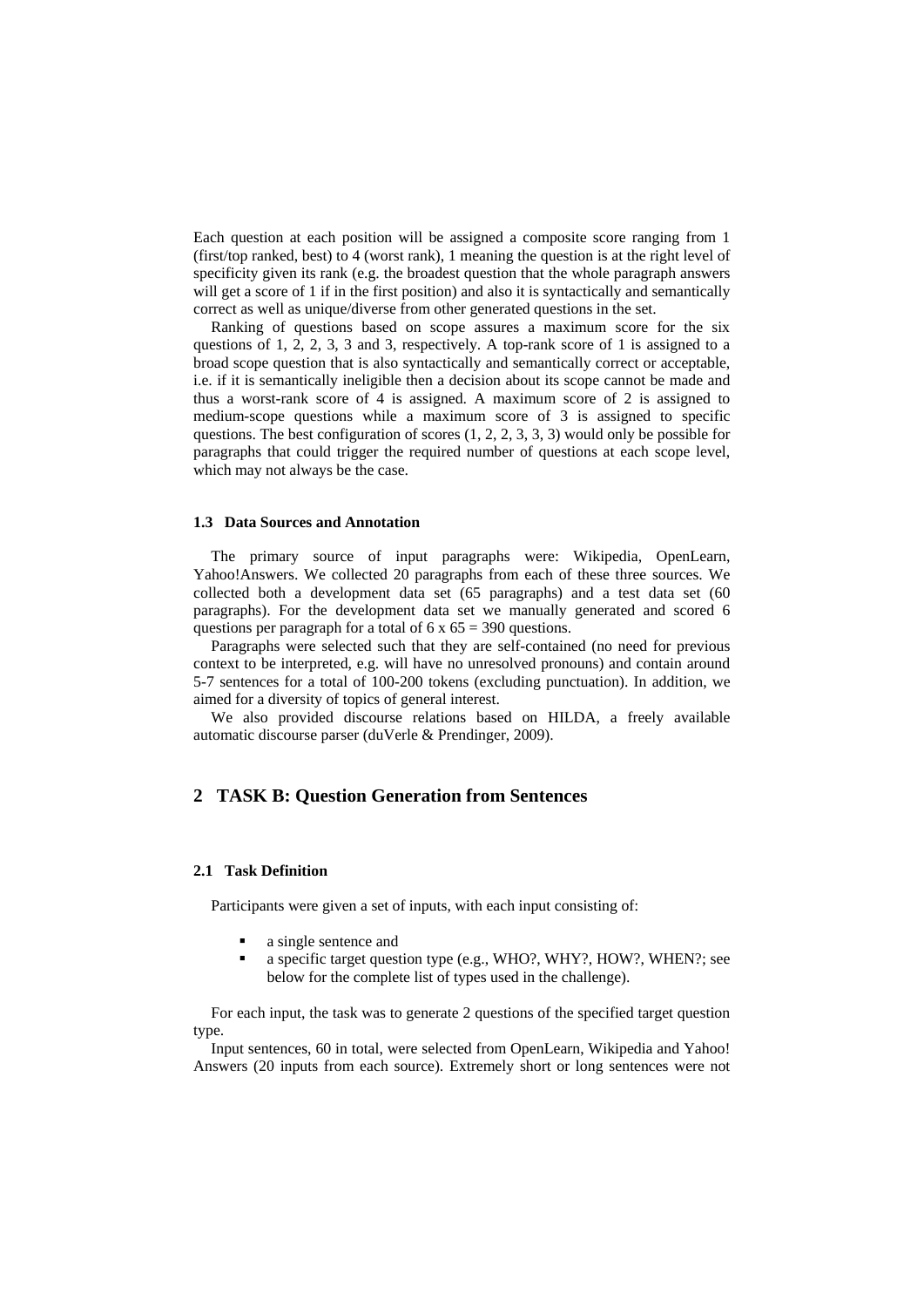included. Prior to receiving the actual test data, participants were provided with a development data set consisting of sentences from the aforementioned sources and, for one or more target question types, examples of questions. These questions were manually authored and cross-checked by the team organizing Task B.

The following example is taken from the development data set. Each instance has a unique identifier and information on the source it was extracted from. The <text> element contains the input sentence and the <question> elements contain possible questions. The <question> element has the type attribute for specification of the target question type.

```
<instance id="3"> 
       <id>OpenLearn</id> 
       <source>A103_5</source> 
      <text> The poet Rudyard Kipling lost his only son 
                in the trenches in 1915. 
      \langletext\rangle <question type="who"> 
                Who lost his only son in the trenches in 1915? 
       </question> 
       <question type="when"> 
                When did Rudyard Kipling lose his son? 
       </question> 
       <question type="how many"> 
                How many sons did Rudyard Kipling have? 
       </question> 
</instance>
```
Note that input sentences were provided as raw text. Annotations were not provided. There are a variety of NLP open-source tools available to potential participants and the choice of tools and how these tools are used was considered a fundamental part of the challenge.

This task was restricted to the following question types: WHO, WHERE, WHEN, WHICH, WHAT, WHY, HOW MANY/LONG, YES/NO. Participants were provided with this list and definitions of each of the items in it.

## **2.2 Evaluation criteria for System Outputs and Human Judges**

The evaluation criteria fulfilled two roles. Firstly, they were provided to the participants as a specification of the kind of questions that their systems should aim to generate. Secondly, they also played the role of guidelines for the judges of system outputs in the evaluation exercise.

For this task, five criteria were identified: relevance, question type, syntactic correctness and fluency, ambiguity, and variety. All criteria are associated with a scale from 1 to *N* (where *N* is 2, 3 or 4), with 1 being the best score and *N* the worst score.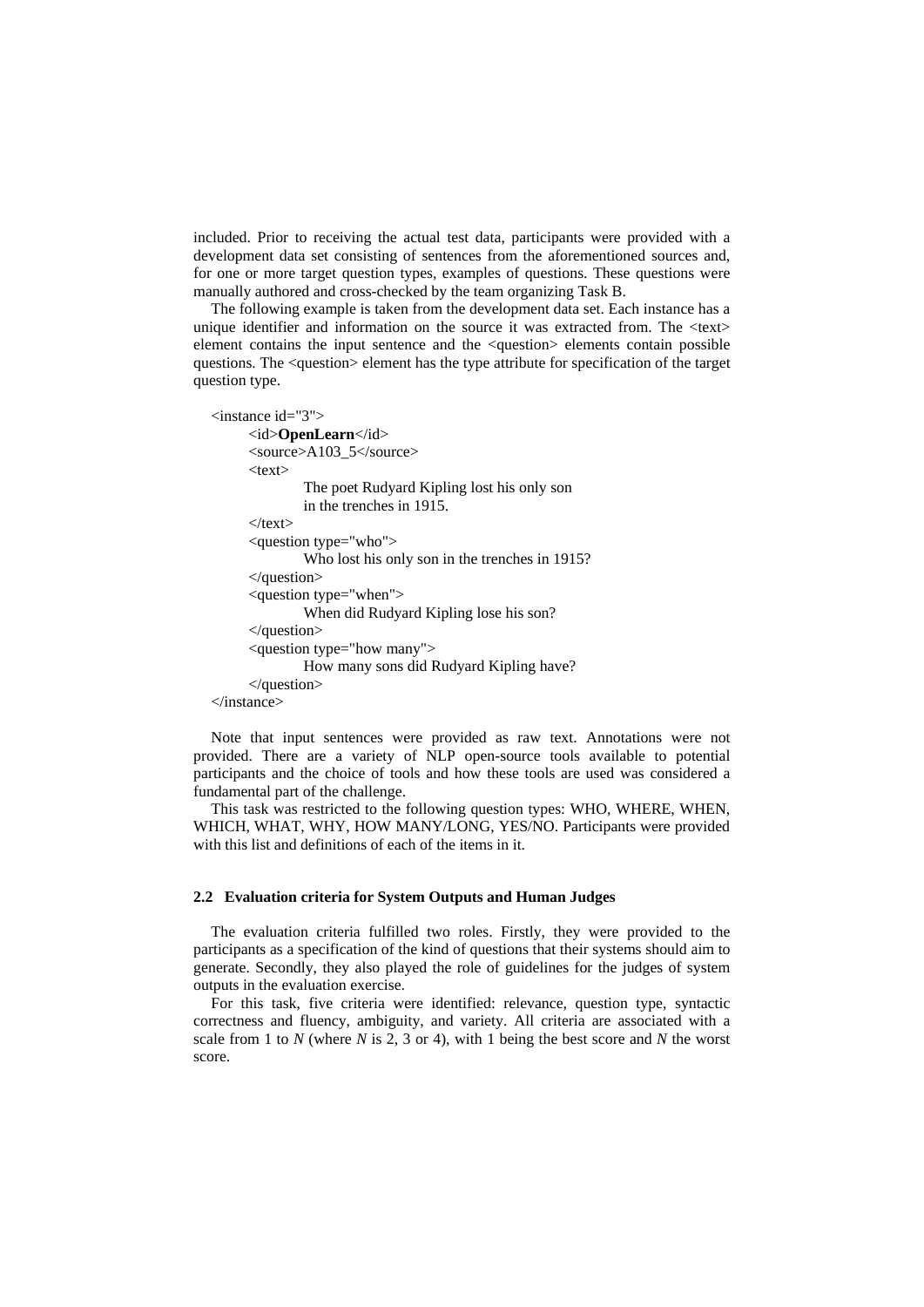The procedure for applying these criteria is as follows:

 Each of the criteria is applied *independently* of the other criteria to each of the generated questions (except for the stipulation provided below).

We need some specific stipulations for cases where no question is returned in response to an input. For each target question type, two questions are expected. Consequently, we have the following two possibilities regarding missing questions:

- *No question is returned for a particular target question type*: for each of the missing questions, the worst score is recorded for all criteria.
- *Only one question is returned*: For the missing question, the worst score is assigned on all criteria. The question that is present is scored following the criteria, with the exception of the VARIETY criterion for which the lowest possible score is assigned.

We compute the overall score on a specific criterion. We can also compute a score which aggregates the overall scores for the criteria.

# **Conclusions**

The submissions to the first QG STEC are now being evaluated using peer-review mechanism in which participants blindly evaluate their peers questions. At least two reviews per submissions are performed with the results to be made public at the 3rd Workshop on Question Generation that will take place in June 2010.

**Acknowledgments.** We are grateful to a number of people who contributed to the success of the First Shared Task Evaluation Challenge on Question Generation: Rodney Nielsen, Amanda Stent, Arthur Graesser, Jose Otero, and James Lester. Also, we would like to thank the National Science Foundation who partially supported this work through grants RI-[0836259](http://www.nsf.gov/awardsearch/showAward.do?AwardNumber=0836259) and RI-0938239 (awarded to Vasile Rus) and the Engineering and Physical Sciences Research Council who partially supported the effort on Task B through grant **[EP/G020981/1](http://gow.epsrc.ac.uk/ProgressCheck.aspx?GrantRefNumber=EP/G020981/1)** (awarded to Paul Piwek). The views expressed in this paper are solely the authors'.

# **References**

- 1. Lauer, T., Peacock, E., & Graesser, A. C. (1992) (Eds.). *Questions and information systems*. Hillsdale, NJ: Erlbaum.
- 2. Rus, V. and Graesser, A.C. (2009). *Workshop Report: The Question Generation Task and Evaluation Challenge*, Institute for Intelligent Systems, Memphis, TN, ISBN: 978-0-615- 27428-7.
- 3. Piwek, P., H. Hernault, H. Prendinger, M. Ishizuka (2007). T2D: Generating Dialogues between Virtual Agents Automatically from Text. In: Intelligent Virtual Agents: